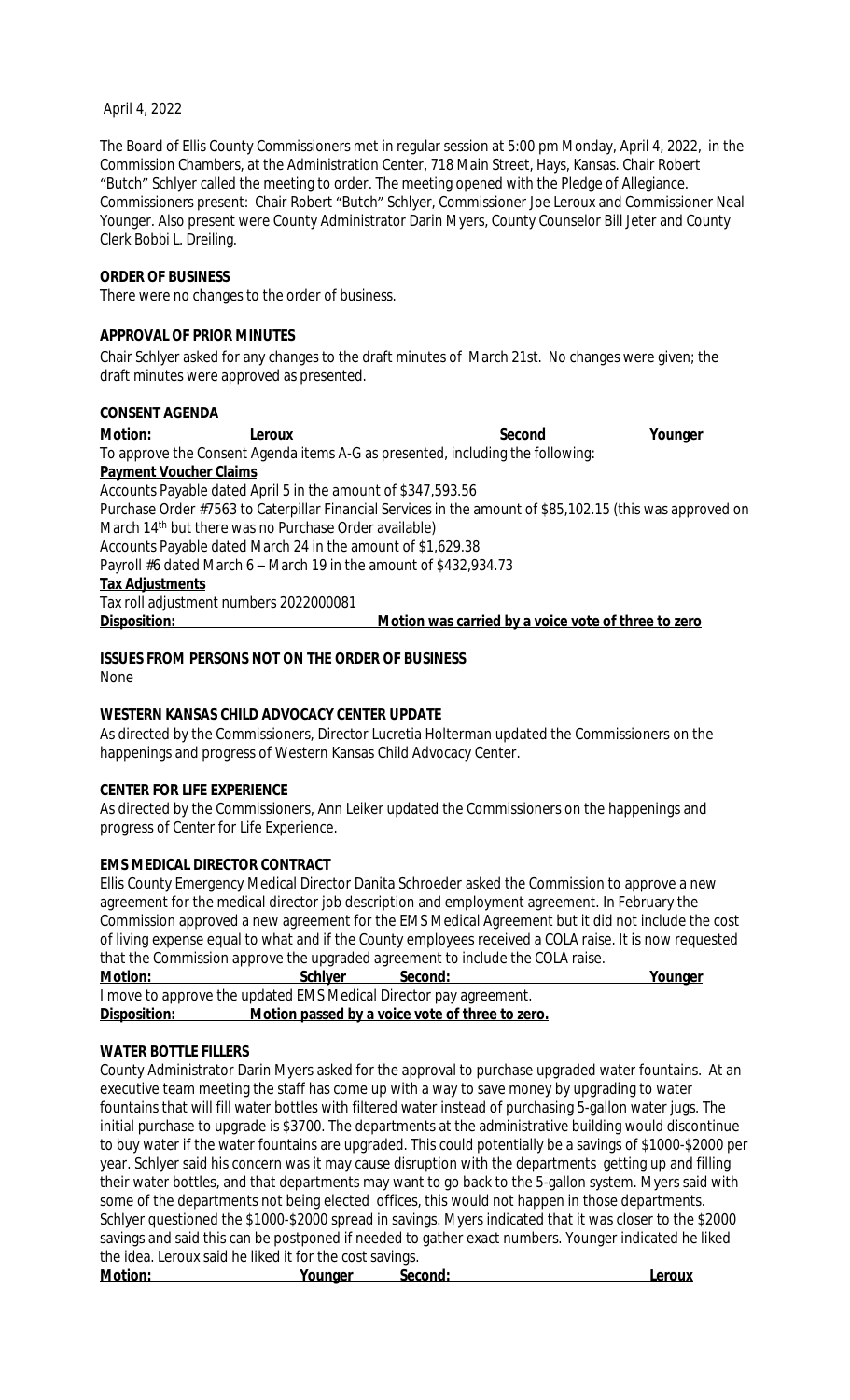I move to approve the installation of two water fountain bottle fillers using the ARPA funding. **Disposition: Motion passed by a voice vote of three to zero.**

# **WESTERN KANSAS CONGRESSIONAL RECEPTION**

County Administrator Darin Myers discussed with the Commission the upcoming Western Kansas Congressional Reception to be held in Washington DC on May 9<sup>th</sup>. These meetings are to meet with the legislators to discuss the overall picture, needs and concerns of Western Kansas. The reception is usually attended by the City and County officials from Ford, Finney, Seward, Barton and Ellis Counties. This year Grow Hays, airport officials and the Hays Chamber will be attending as well. This trip is not budgeted within the 2022 budget. The expenses for the trip would include the flight, hotel and food. The costs of the overall reception would be split between the cities and counties who participate. The City Manager stated the County's portion would be around \$400-\$500. Schlyer asked what the approximate cost would be to attend. Myers indicated it would be around \$1000 for a flight, a couple of hundred dollars for food, and the rates for a motel would be around \$250 per night so estimated around \$2000 per person. Schlyer said he ran it by several of his constituents and they all told him no. He was wanting to know what the benefits would be since we can contact any of our senators or congressmen by email or phone call. As such, he was not in favor of any of the Commission attending, as our tax payers are faced with inflation, high fuel prices, and with the new valuations out on homes, their property taxes will go up. Leroux said he was interested but he has a child graduating from high school so could not attend. Schlyer asked if he was in favor of it; Leroux said he was in favor of it but agreed with Schlyer on the costs. City Manager Toby Dougherty gave a history of the Western Kansas Congressional Reception. Younger was asked if he was in support of any of the Commissioners attending, to which Younger said he was interested in attending and thought it was a good idea to meet with the legislature eye-to-eye. Myers said he would work with Commissioner Younger on getting him registered. Younger asked if Administrator Myers should attend. Schlyer asked Myers, to which Myers indicated it was fine either way and would leave that up to the Commission. Younger and Leroux both thought it was a good idea for the Administrator to attend. It was determined that Younger and Myers would both attend. Myers indicated that he would come back with a full report, and if this is something that should be continued in the future.

# **COUNTY ADMINISTRATOR REPORT**

Myers discussed the firefighter convention that was held in Hays last week. It was the 134<sup>th</sup> annual convention. It was the largest participation in many years with 99 firefighters attending. The complimented the staff at the convention center and said the space was very nice. He thanked the Commission for funds they donated for the luncheon that was provided for the firefighters. He told the Commission that Register of Deeds Becky Herzog just celebrated her 44th year with the County on April 3<sup>rd</sup>. Grow Hays put out an announcement today to invite the Commission to tour the new development by Hays Medical Center.

# **COUNTY COMMISSION REPORTS**

Leroux had no report. Younger said he attended the Grow Hays meeting. He thanked HR for the newsletter that was put out and wished a couple of employees Happy Birthday. He thanked the volunteer firefighters and the entire staff of Ellis County. He also attended the firefighter convention for one day. He asked if the other two Commissioners would be in support of putting a light at the corner of 280<sup>th</sup> Ave and Munjor Road. The previous owner of the bar had it disconnected. Leroux and Schlyer were in support of putting in a light at that intersection. Schlyer said he met with Dave and Doug of Grow Hays. He gave a shout out to Health Director Kim Reel and said they got an email from Kim and it sounds like she is getting everything under control. She is working on two grants, and also working on hiring an RN.

# **ADJOURNMENT**

With no further business, Chair Schlyer adjourned the meeting at 5:53 pm. The next regular meeting with be held on Monday, April 11, 2022, the Administrative Center Commission Chambers, 718 Main Street, Hays, Kansas at 5:00 pm.

BOARD OF ELLIS COUNTY COMMISSIONERS

\_\_\_\_\_\_\_\_\_\_\_\_\_\_\_\_\_\_\_\_\_\_\_\_\_\_\_\_\_\_\_\_\_\_\_\_

\_\_\_\_\_\_\_\_\_\_\_\_\_\_\_\_\_\_\_\_\_\_\_\_\_\_\_\_\_\_\_\_\_\_\_\_ ROBERT "BUTCH" SCHLYER, CHAIR

NEAL YOUNGER, COMMISSIONER